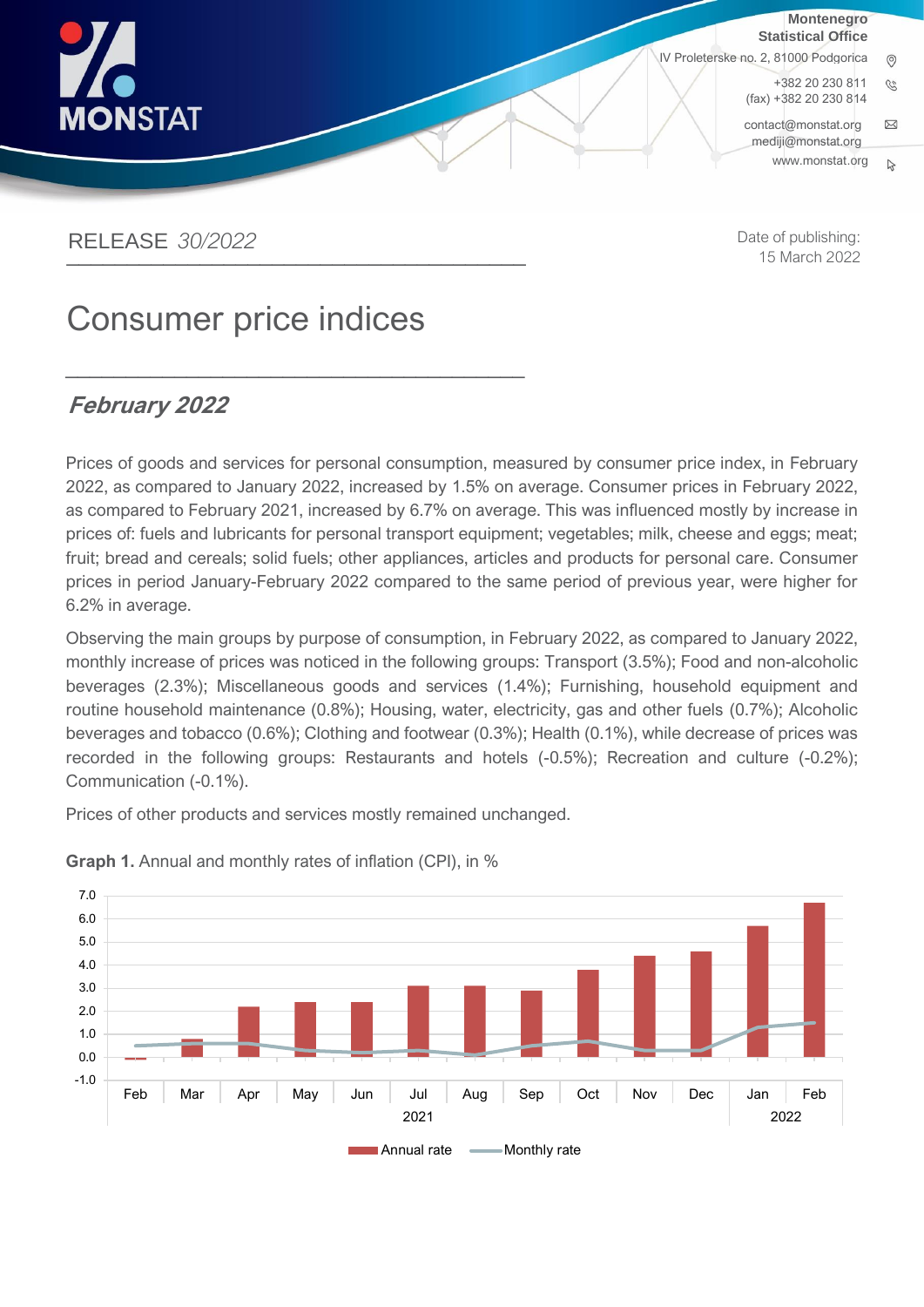|      | Jan                           | Feb                          | Mar | Apr | May | Jun | Jul | Aug | Sep | Oct | Nov | <b>Dec</b> |
|------|-------------------------------|------------------------------|-----|-----|-----|-----|-----|-----|-----|-----|-----|------------|
|      |                               | <b>Annual inflation rate</b> |     |     |     |     |     |     |     |     |     |            |
| 2021 | $-0.7$                        | $-0.1$                       | 0.8 | 2.2 | 2.4 | 2.4 | 3.1 | 3.1 | 2.9 | 3.8 | 4.4 | 4.6        |
| 2022 | 5.7                           | 6.7                          |     |     |     |     |     |     |     |     |     |            |
|      | <b>Monthly inflation rate</b> |                              |     |     |     |     |     |     |     |     |     |            |
| 2021 | 0.3                           | 0.5                          | 0.6 | 0.6 | 0.3 | 0.2 | 0.3 | 0.1 | 0.5 | 0.7 | 0.3 | 0.3        |
| 2022 | 1.3                           | 1.5                          |     |     |     |     |     |     |     |     |     |            |

#### **Table 1.** Inflation rate measured by Consumer price indices (CPI)

#### **Table 2.** Inflation rates measured by CPI, in %

|                 | <b>Name</b>                                                             | Weights<br>‰ | Feb 2022<br>Ø 2021 | Feb 2022<br><b>Jan 2022</b> | Feb 2022<br>Feb 2021 | Feb 2022<br>Dec 2021 | Jan-Feb 2022<br>Jan-Feb 2021 |
|-----------------|-------------------------------------------------------------------------|--------------|--------------------|-----------------------------|----------------------|----------------------|------------------------------|
| 00              | <b>CPI - total</b>                                                      | 1000.0       | 4.8                | $1.5$                       | 6.7                  | 2.8                  | 6.2                          |
| 01              | Food and non-alcoholic beverages                                        | 353.8        | 10.0               | 2.3                         | 13.1                 | 6.6                  | 12.2                         |
| 02              | Alcoholic beverages and tobacco                                         | 39.8         | 2.8                | 0.6                         | 3.2                  | 2.5                  | 2.9                          |
| 03              | Clothing and footwear                                                   | 87.3         | $-0.9$             | 0.3                         | 0.4                  | $-4.1$               | 0.3                          |
| 04              | Housing, water, electricity, gas and<br>other fuels                     | 135.0        | 1.8                | 0.7                         | 1.0                  | 0.7                  | 0.6                          |
| 05              | Furnishing, household equipment<br>and routine household<br>maintenance | 39.0         | 1.9                | 0.8                         | 3.7                  | 1.1                  | 3.3                          |
| 06              | Health                                                                  | 40.3         | 1.1                | 0.1                         | 1.8                  | 0.3                  | 1.9                          |
| 07              | Transport                                                               | 117.7        | 7.9                | 3.5                         | 12.7                 | 4.8                  | 11.6                         |
| 08              | Communication                                                           | 48.5         | $-0.2$             | $-0.1$                      | $-0.3$               | $-0.1$               | $-0.3$                       |
| 09              | Recreation and culture                                                  | 32.3         | $-0.8$             | $-0.2$                      | $-0.7$               | $-1.1$               | $-0.5$                       |
| 10              | Education                                                               | 18.3         | $-0.1$             | 0.0                         | $-0.2$               | 0.0                  | $-0.2$                       |
| 11              | Restaurants and hotels                                                  | 46.5         | $-0.8$             | $-0.5$                      | 4.5                  | $-0.9$               | 4.8                          |
| 12 <sup>2</sup> | Miscellaneous goods and services                                        | 41.4         | 2.1                | 1.4                         | 2.8                  | 1.7                  | 2.4                          |

**Chart 2.** Impacts of divisions on the annual inflation rate (in percentage points), February 2022

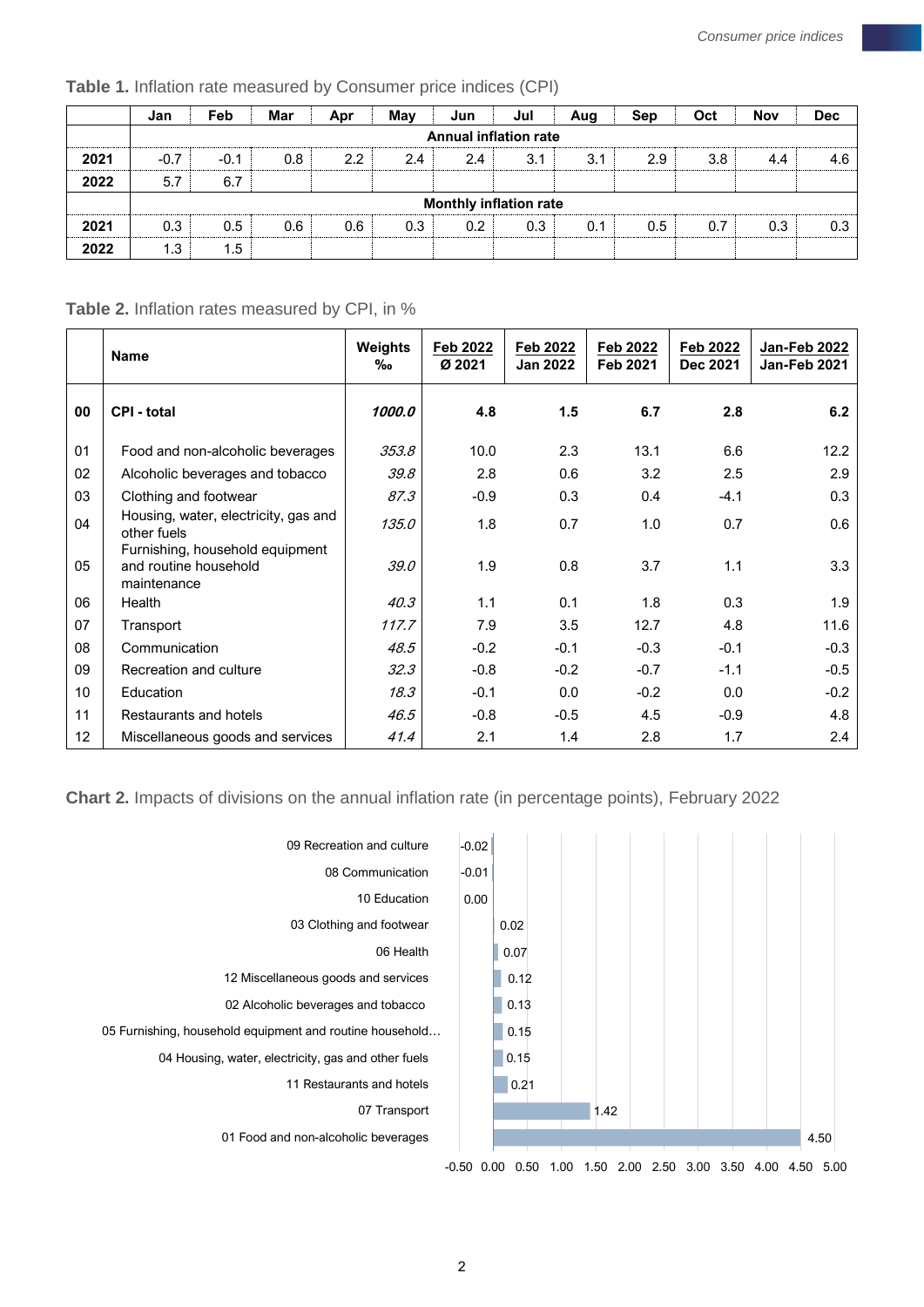| <b>ECOICOP</b> | Group                                                                            | <b>Weights</b><br>‰ | <b>Monthly</b><br>inflation<br>$\%$ | Influence in<br>percentage<br>points |  |
|----------------|----------------------------------------------------------------------------------|---------------------|-------------------------------------|--------------------------------------|--|
| 0722           | Fuels and lubricants for personal transport equipment                            | 64.5                | 6.3                                 | 0.41                                 |  |
| 0117           | Vegetables                                                                       | 36.0                | 5.4                                 | 0.20                                 |  |
| 0114           | Milk, cheese and eggs                                                            | 76.9                | 2.4                                 | 0.19                                 |  |
| 0112           | Meat                                                                             | 91.1                | 1.8                                 | 0.16                                 |  |
| 0116           | Fruit                                                                            | 20.3                | 5.4                                 | 0.11                                 |  |
| 0111           | Bread and cereals                                                                | 60.1                | 1.3                                 | 0.09                                 |  |
| 0454           | Solid fuels                                                                      | 31.8                | 2.7                                 | 0.09                                 |  |
| 1213           | Other appliances, articles and products for personal care                        | 20.9                | 2.3                                 | 0.05                                 |  |
| 0733           | Passenger transport by air                                                       | 2.9                 | $-2.7$                              | $-0.01$                              |  |
| 0321           | Shoes and other footwear                                                         | 37.9                | $-0.2$                              | $-0.01$                              |  |
| 0911           | Equipment for the reception, recording and<br>reproduction of sound and pictures | 5.2                 | $-1.6$                              | $-0.01$                              |  |
| 1120           | Accommodation services                                                           | 18.6                | -1.8                                | $-0.03$                              |  |

## **Table 3.** Groups with most important impacts on monthly inflation rate, February 2022

**Table 4.** Groups with most important impacts on annual inflation rate, February 2022

| <b>ECOICOP</b> | Group                                                                            | Weights<br>‰ | <b>Annual</b><br>inflation<br>% | Influence in<br>percentage<br>points |
|----------------|----------------------------------------------------------------------------------|--------------|---------------------------------|--------------------------------------|
| 0722           | Fuels and lubricants for personal transport equipment                            | 64.5         | 26.2                            | 1.45                                 |
| 0111           | Bread and cereals                                                                | 60.1         | 19.8                            | 1.15                                 |
| 0117           | Vegetables                                                                       | 36.0         | 23.3                            | 0.80                                 |
| 0114           | Milk, cheese and eggs                                                            | 76.9         | 9.4                             | 0.71                                 |
| 0115           | Oils and fats                                                                    | 16.3         | 41.7                            | 0.62                                 |
| 0112           | Meat                                                                             | 91.1         | 6.1                             | 0.55                                 |
| 0454           | Solid fuels                                                                      | 31.8         | 7.8                             | 0.25                                 |
| 0116           | Fruit                                                                            | 20.3         | 10.4                            | 0.22                                 |
| 0118           | Sugar, jam, honey, chocolate and confectionery                                   | 16.9         | 9.9                             | 0.16                                 |
| 1120           | Accommodation services                                                           | 18.6         | 7.3                             | 0.14                                 |
| 0561           | Non-durable household goods                                                      | 14.3         | 7.3                             | 0.10                                 |
| 0121           | Coffee, tea and cocoa                                                            | 8.0          | 10.5                            | 0.08                                 |
| 1213           | Other appliances, articles and products for personal care                        | 20.9         | 3.4                             | 0.07                                 |
| 0820           | Telephone and telefax equipment                                                  | 4.5          | $-4.4$                          | $-0.02$                              |
| 0432           | Services for the maintenance and repair of the dwelling                          | 8.7          | $-1.9$                          | $-0.02$                              |
| 0911           | Equipment for the reception, recording and reproduction of<br>sound and pictures | 5.2          | $-3.9$                          | $-0.02$                              |
| 0960           | Package holidays                                                                 | 4.2          | $-7.3$                          | $-0.03$                              |
| 0711           | Motor cars                                                                       | 7.1          | $-6.8$                          | $-0.05$                              |
| 0441           | Water supply                                                                     | 11.0         | $-7.5$                          | $-0.08$                              |

## **Table 5.** Inflation rate measured by Harmonised Indices of Consumer Prices (HICP)**1)**

|      | Jan    | Feb                           | Mar | Apr | May | Jun | Jul | Aug | Sep | Oct | Nov | Dec |
|------|--------|-------------------------------|-----|-----|-----|-----|-----|-----|-----|-----|-----|-----|
|      |        | <b>Annual inflation rate</b>  |     |     |     |     |     |     |     |     |     |     |
| 2021 | $-0.7$ | $-0.2$                        | 0.5 | 1.8 | 2.3 | 2.8 | 3.6 | 3.8 | 3.6 | 3.9 | 4.4 | 4.5 |
| 2022 | 5.4    | 6.4                           |     |     |     |     |     |     |     |     |     |     |
|      |        | <b>Monthly inflation rate</b> |     |     |     |     |     |     |     |     |     |     |
| 2021 | 0.3    | 0.4                           | 0.5 | 0.6 | 0.6 | 0.6 | 0.5 | 0.3 | 0.2 | 0.1 | 0.2 | 0.2 |
| 2022 | 1.2    | 1.3                           |     |     |     |     |     |     |     |     |     |     |

 $1)$  More detailed HICP data are available at the following link:  $\overline{\text{Data}}$  $\overline{\text{Data}}$  $\overline{\text{Data}}$